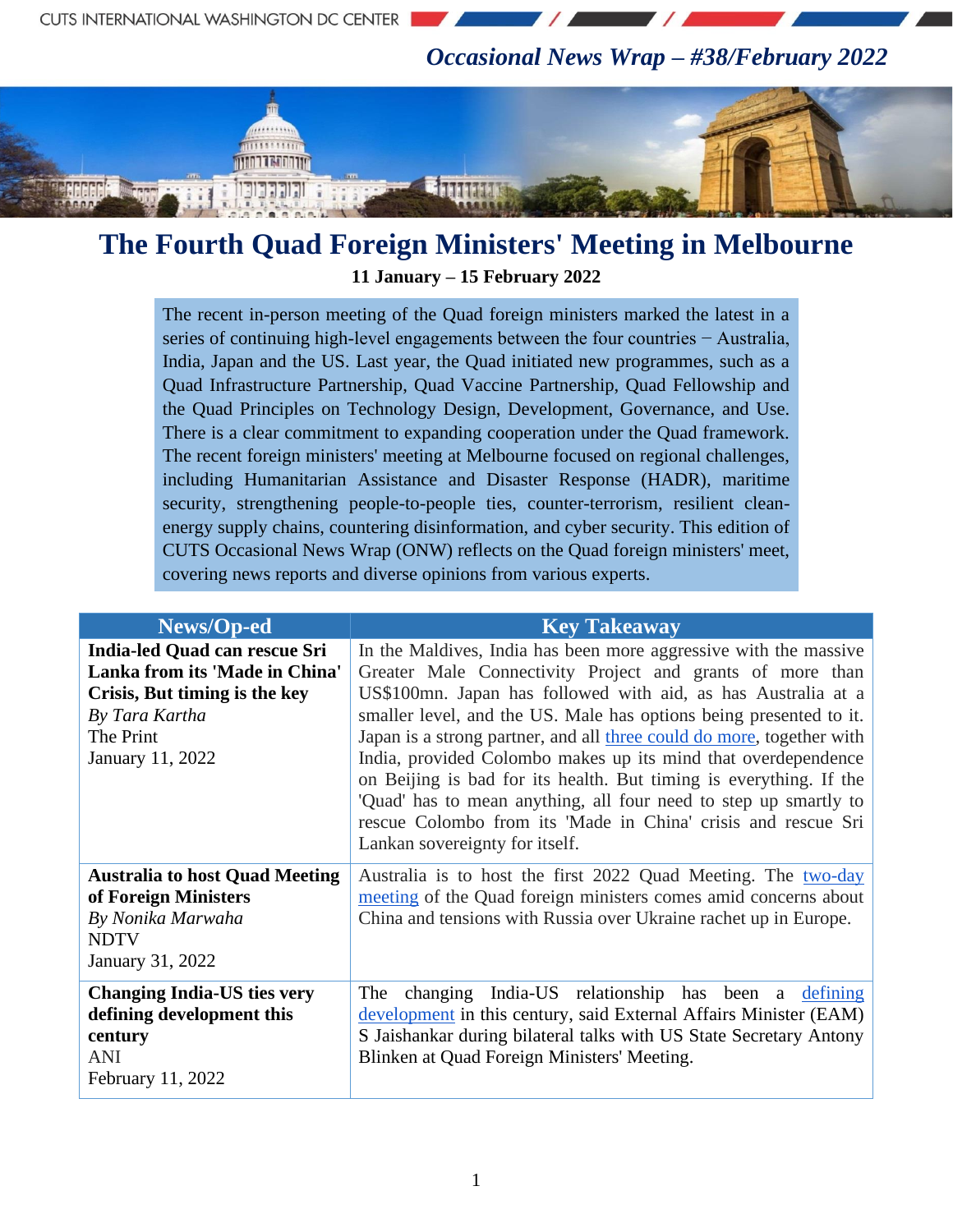| News/Op-ed                                                                                                                                                                                                                                                      | <b>Key Takeaway</b>                                                                                                                                                                                                                                                                                                                                                                                                                                                                                       |
|-----------------------------------------------------------------------------------------------------------------------------------------------------------------------------------------------------------------------------------------------------------------|-----------------------------------------------------------------------------------------------------------------------------------------------------------------------------------------------------------------------------------------------------------------------------------------------------------------------------------------------------------------------------------------------------------------------------------------------------------------------------------------------------------|
| Joint statement by the Foreign<br>Ministers of Australia, India<br>and Japan and the Secretary of<br><b>State of the United States</b><br>following the 4th Quad Foreign<br><b>Ministers' Meeting</b><br>Ministry of External Affairs, GoI<br>February 11, 2022 | The Foreign Ministers of Australia, India and Japan and the<br>Secretary of State of the US met in Melbourne, Australia on<br>February 11, 2022, for the fourth Quad Foreign Ministers'<br>Meeting. In the meeting, Quad reaffirmed its commitment to<br>supporting Indo-Pacific countries' efforts to advance a free and<br>open Indo-Pacific.                                                                                                                                                           |
| <b>Quad meet focuses on Indo-</b><br><b>Pacific Cooperation</b><br>By Suhasini Haider<br>The Hindu<br>February 12, 2022                                                                                                                                         | Calling for justice for the 26/11 terror attacks in Mumbai (2008)<br>and the Pathankot airbase attack (2016) for the first time since the<br>group was formed, Foreign Ministers of the Australia-India-Japan<br>said that the Quad is already cooperating on sharing intelligence on<br>threats in the Indo-Pacific region.                                                                                                                                                                              |
| <b>Support India's continued rise,</b><br>regional leadership': US Indo-<br><b>Pacific strategy</b><br><b>ANI</b><br>February 12, 2022                                                                                                                          | Biden administration has announced the new Indo-Pacific Strategy,<br>which supports "India's continued rise and regional leadership" in<br>South Asia and the Indian Ocean region. It has also recognised<br>India as the driving force of the Quad and other regional fora.                                                                                                                                                                                                                              |
| America sees India's role in<br>Quad as 'very high priority: US<br>official<br><b>Business Standard</b><br>February 12, 2022                                                                                                                                    | Highlighting the importance of ties between the US and India, a<br>senior American official said that Washington sees India's role in<br>Quad as of "very high priority" as it has a "very significant element<br>including the much-enhanced ability to speak frankly about issues<br>in the region."                                                                                                                                                                                                    |
| US-India strategic partnership<br>in defence of democracy<br>The Economic Times<br>February 13, 2022                                                                                                                                                            | India and the US have steadily evolved a strategy of working<br>together against China's expansionist designs. India is building its<br>capabilities for taking on China's PLA and Pakistan's terror camps<br>on the borders, on the one hand, and joining Quad, as an active<br>participant on the other. The objective is to ensure a 'rules-based<br>order' for the Indo-Pacific that provides built-in protection against<br>Chinese designs in the Indian Ocean too.                                 |
| <b>Business-as-usual shows that</b><br>the Quad has moved from the<br>heady days of hype<br>By Harsh V. Pant and S. Mattoo<br>The Economic Times<br>February 13, 2022                                                                                           | When the Moscow-Beijing entente has been intimidating<br>neighbours and rewriting the rulebook regarding accepted Great<br>Power behaviour, the Quad's repeated support (Paywall) for<br>established principles of international law and transparency<br>restores some stability to the international system. It also has good<br>reason to cheer. The Quad Vaccine Partnership, which had pledged<br>to donate 1.3 billion COVID vaccine doses by end-2022, appears<br>to have made significant headway. |
| Australia-India partnering up<br>within the Quad<br>By Lisa Singh<br>Australia India Institute<br>February 13, 2022                                                                                                                                             | Australia and India are increasingly aligned within Quad grouping<br>and their bilateral agreements were a key feature on the sidelines of<br>the Melbourne meeting.                                                                                                                                                                                                                                                                                                                                      |